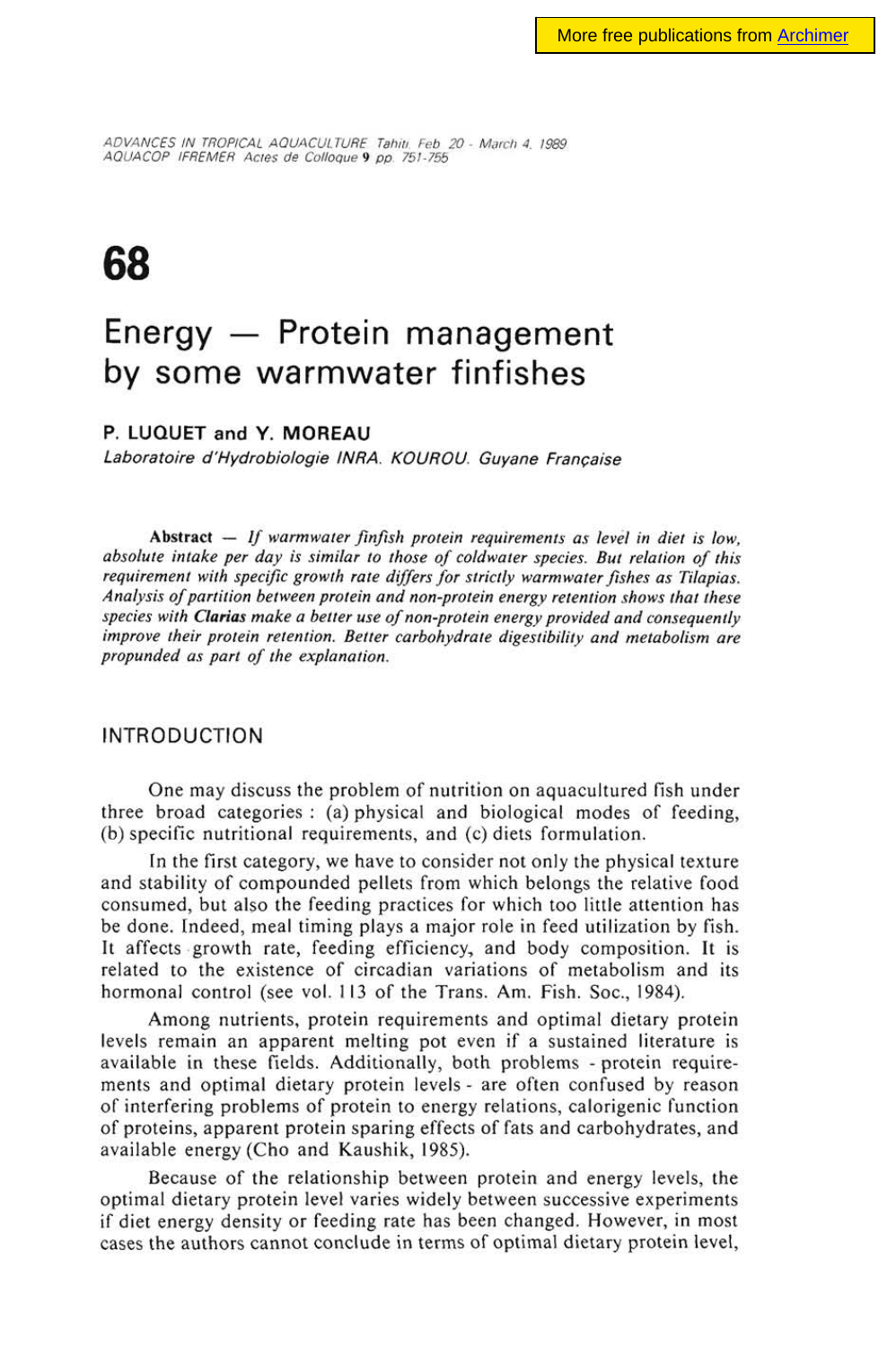but only as optimal dietary to energy ratio (Garling and Wilson, 1976; Wang et al., 1985 a,b).

The origin of the energy by itself can also act, and very heavy factorial plans have to be mounted. Consequently these types of experiments are scarce, and when they exist, a doubt often subsists (Berger and Halver, 1987).

These introductory statements have a general value, whatever the fishes, but they constitute many aspects to be taken into account to review specific nutrient requirements of warm water fishes. As a matter of fact, energetic aspects will be more extensively considered than protein requirements by itself, even if the protein cover need remains the chief purpose.

### Optimal dietary protein level

The range for reported optimal dietary protein levels is quite large, but some results should be considered with cristicism, either they are unique and not corroborated, or too distant of the general tendancies. Considering only the most reliable values for growing fish, e.g. when there exist various convergent results, obtained with adequate feeding rates and diet energy levels, we may establish that there exists a general pattern when protein sources of good value are fed.

Apparent protein level needs seem to disminish when normal life temperature increases. For rainbow trout the reported values range from 35 to 45 percent of the diet, and the optimal level is close to 36 % when high fat diets are used (Takeuchi et al., 1978a). The same team, thus working in the same type of approach, found that optimal protein level in diets ranges from 31 to 38 % for common carp at 22-25 $\circ$ C, and estimates that the optimum content of dietary protein for maximum growth is around 31 % (Takeuchi et al, 1979b). Summing up literature data, Luquet (1989) concludes that Tilapia species have a protein requirement of 28-35 % of the diet and that 30 % constitute a safe level for a 23-28°C normal temperature range. Channel catfish, living at around 27°C, are considered to need 28 % protein in their diet (Garling and Wilson, 1976), even if recorded values range from 22 to 36.

#### Daily protein requirements

When expressed in terms of daily allowances (gram of protein by kilogram of body weight per day) for optimal growth or maximal protein deposition, protein requirements appear more homogeneous. The recorded values range from 6.2 to 10.2 for rainbow trout (Takeuchi et al., 1978 a,b,c), from 7.0 to 12.1 for carp (Takeuchi et al., 1978b, 1979a,b), and from 7.2 to 10.8 for channel catfish (Garling and Wilson, 1976). For tilapias the data vary mostly according to the feeding rate (Luquet, 1989). When fed at 3 % B.W. per day, the data are closed (9.6 to 10.7) to that above; they increase to 15-20 with a 5-6 % feeding rate, and reach 68 with a feeding rate as high as 20 % B.W. (Winfree and Stickney, 1981). Thus, protein daily requirements of omnivorous warmwater fishes are similar or higher that for carnivorous coldwater fishes when expressed against body weight.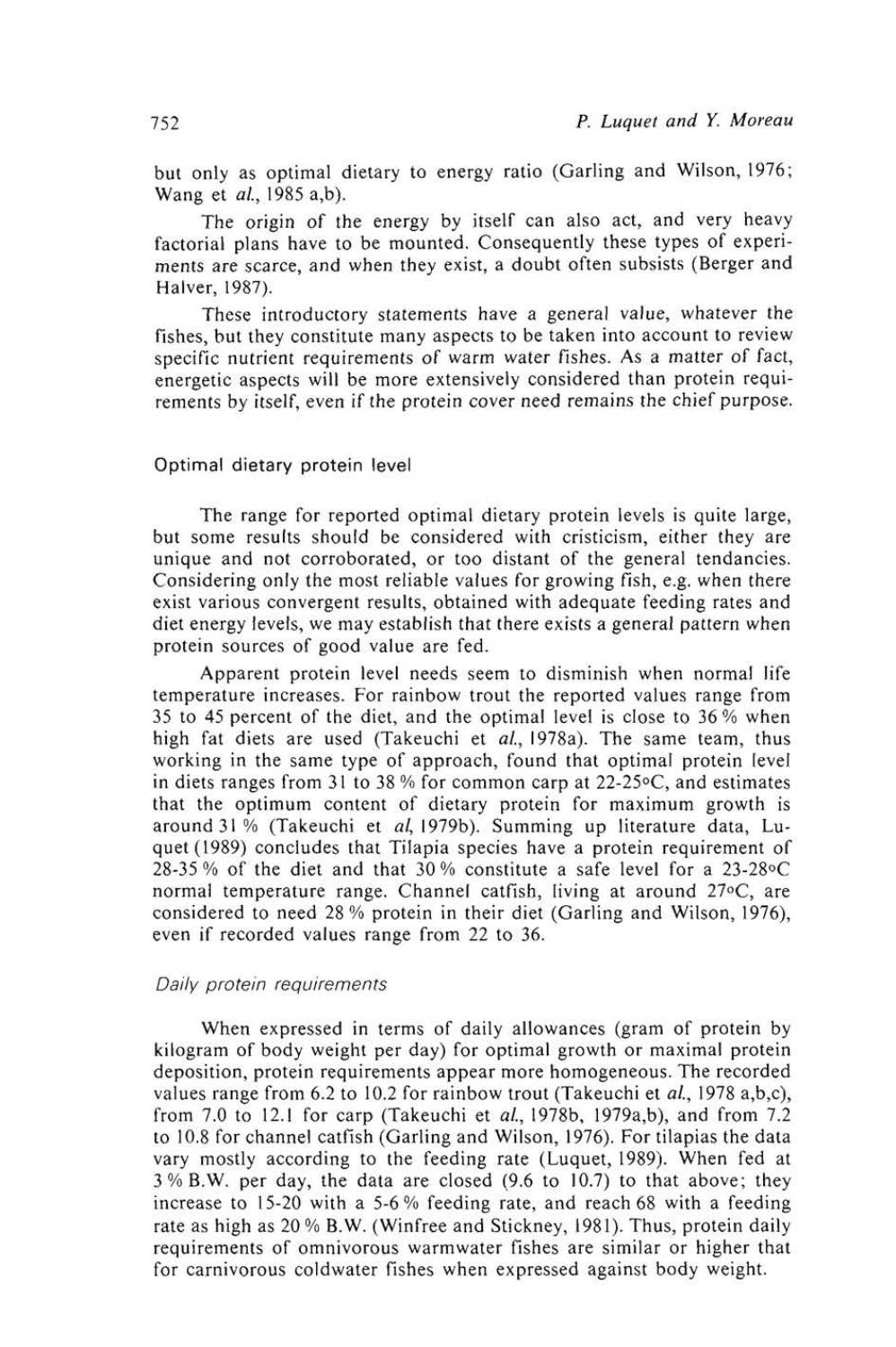Tacon and Cowey (1985) have widely discussed the best way to express protein requirements. After the statement that « it may be more meaningful to express protein requirements as digestible protein energy relative to the digestible energy content of the diet », they show that protein daily allowances must also be related to the specific growth rate of fishes. They conclude that « there exists an almost linear relationship between daily protein requirement (grams of protein per kilogram body weight per day) and specific growth rate (SGR, percentage per day) of the different species examinated ». The data quoted include the Tilapia Oreochromis niloticus, O. aureus, O. mossambicus, and Tilapia zilli.

When adding other results related to the Tilapias, it seems therefore that Tilapia displays some particular trends. Two reasons may explain this, one related to experimental conditions and the other to own species characteristic such as strict stenotherm status. Needs values over the general trend are associated to feed conversion ratio over the means, involving a possible surestimation of needs. On the other hand, lower values observed indicate that Tilapia are able to maintain a higher specific growth rate without exceeding protein daily allowance. This implies a better management of available proteins.

#### Protein utilization

Protein utilization, usualy expressed as retained protein/protein intake ratio, constitutes a common criterion to check the synergistic interactions between major nutrient classes (protein sparing) or energetic cost of nutrient utilization (specific dynamic action = SDA). A dietary formulation low in protein entails minimal SDA, and would permit more efficient energy utilization.

Table 1 presents results of protein and energy efficiency in terms of % retained for some species. It is based on literature data selected as the most efficient in order to make a comparison of relative potentiality of these species in protein and energy utilization. In addition the body store compartiments (protein and non protein stores) are presented, as well as the percentage of non protein dietary retention. By this way, Cho and Kaushik (1985) have discussed in detail the partition of the energy and protein retention or losses in trouts under different protein to lipids diets.

The comparison between species allows us to ascertain that :

 $-$  O. niloticus retains more efficiently protein intake than other species. More than 55 % of energy retained is fixed as a nitrogenous form, while other values are below 50 %,

— energy retention in Tilapias, carp and Clarias is lower than for rainbow trout and channel catfish,

— this is mainly due to the fact that non protein energy is less retained  $(< 35\%$ ) in these species,

— in carcass, most of the energy (more than 60 %) is retained as protein energy in *Clarias* and Tilapia, and as non protein energy (lipids) in trout, carp and channel catfish,

— the eurythermal carp and channel catfish appear closer to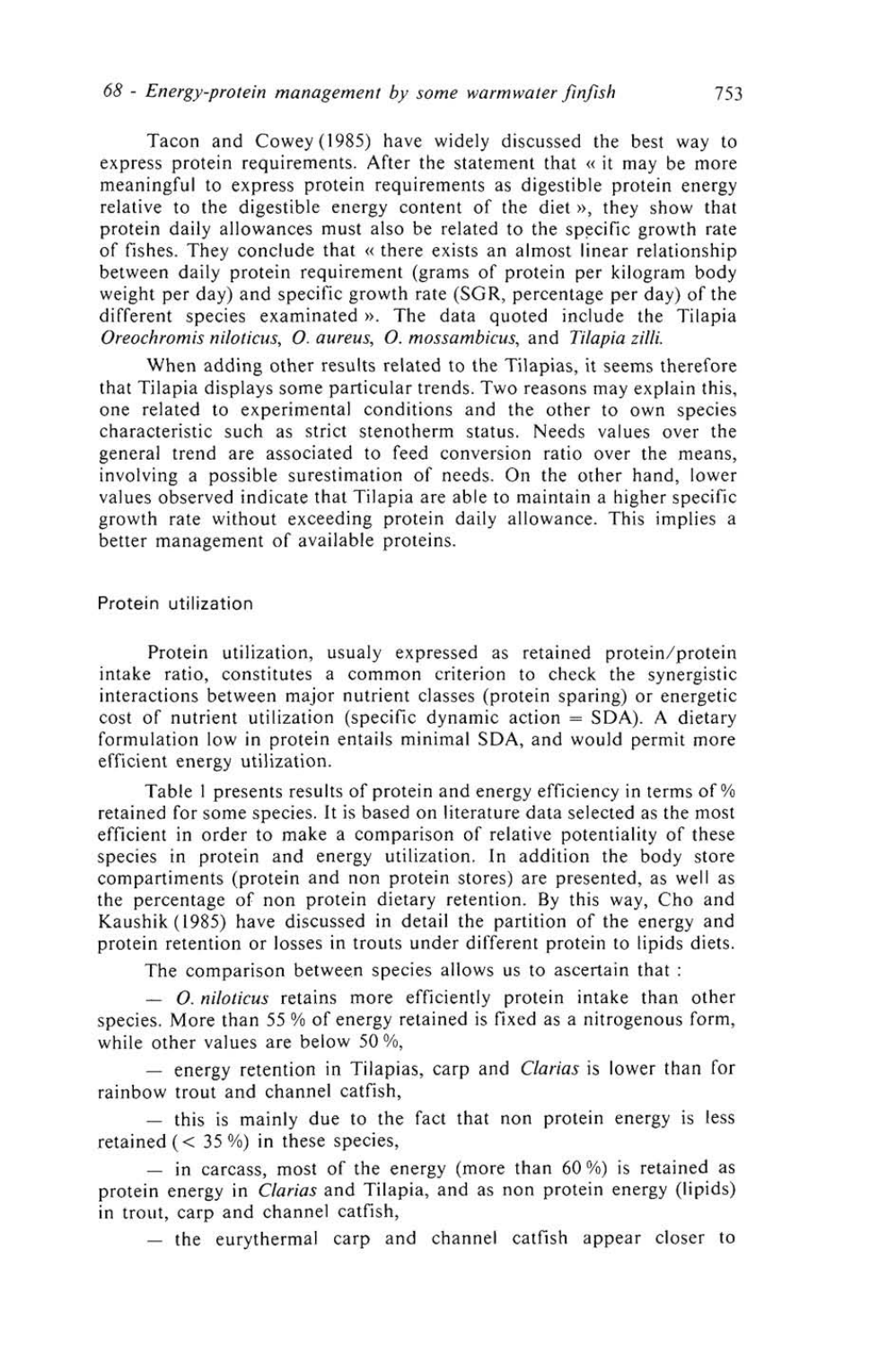coldwater trout than strict warmwater fishes such as Tilapia even living in warmwater.

Then Tilapia appears to be very efficient to utilize both protein and energy. For proteins this is evident insofar as the fixed/ingested ratio is high. For non protein energy, reverse reasoning must be done : less the retention is high, better is their utilization efficiency. Indeed, energy incorporation in diets is for fuel purpose for metabolism or for protein synthesis. Then, in fish cultivated for food, the fixed energy, except that bound in proteins, must be considered as misused because not burnt.

| Species                    | Diet Characteristics |       |                       |                        |                                     |                              |
|----------------------------|----------------------|-------|-----------------------|------------------------|-------------------------------------|------------------------------|
|                            | Prot. %              | Fat % | D.E.(MJ)<br>(100g(1)) | N.retained<br>% intake | $E$ , retained $\%$<br>of DE intake | % of non prot<br>E. retained |
| Rainbow trout 34           |                      | 22    | 1.760                 | 47                     | 63                                  | 73                           |
| $\alpha$                   | 55                   | 13    | 1.870                 | 34                     | 53                                  | 88                           |
| $\eta$                     | 33.8                 | 19.5  | 1.967                 | 47.9                   | 58.8                                | 58                           |
| Carp                       | 31.5                 | 14.6  | 1.549                 | 39.1                   | 42.5                                | 39                           |
| Catfish                    | 36                   |       | 1.703                 | 35                     | 55                                  | 65                           |
| $\boldsymbol{\mathcal{D}}$ | 24.1                 |       | 1.151                 | 49.8                   | 62.2                                | 83                           |
| Clarias<br>gariepinus      | 50.4                 |       | $2.021*$              | 38                     | $32*$                               | $24*$                        |
| O. niloticus               | 31.2                 | 5.5   | 1.507                 | 62.3                   | 51.5                                | 35                           |
|                            | 31.4                 | 2.5   | 1.632                 | 55                     | 38.5                                | 21                           |
| 0.<br>mossam               | 42                   | 9.83  | 1.578                 | 25.6                   | 20.8                                | 10                           |

Tab. 1. - Protein and energy efficience in term of % retained for some species

\* Gross Energy basis

(I) Energy value are calculated, if not given, on proximate analysis basis. Coefficient are 22.2 CP: 38.9 EE: 17.2 NFE for gross energy and 18.8 CP: 37.7 EE; 16.7 NFE for digestible energy.

# Energy availability and fate

Non protein energy supply in diets is obtained by addition of high lipids or carbohydrate compounds. Their utilization involves a good acceptability of fishes either during digestive or metabolism process.

Lipids are reported to be highly available with an emphasized digestibility coefficient of fat as ambiant temperature increases (Andrews et al., 1978). Carbohydrates do not display any general performances. As a monosaccharide requires no digestion to be assimilated, a polysaccharide must first be hydrolised. The polysaccharides mainly used are starch and dextrin. With salmonids, starch digestion is depressed with increasing intake and could be largely enhanced by a precooking treatment (Bergot and Brecque, 1984). The ability of Tilapias to digest starch is not dependent on such kind of constraint, apparent digestibility of crude starch being close to lipids values (over 15 %) even with an intake as great as 6 mg/g body weight/day (Wang et al., 1985a).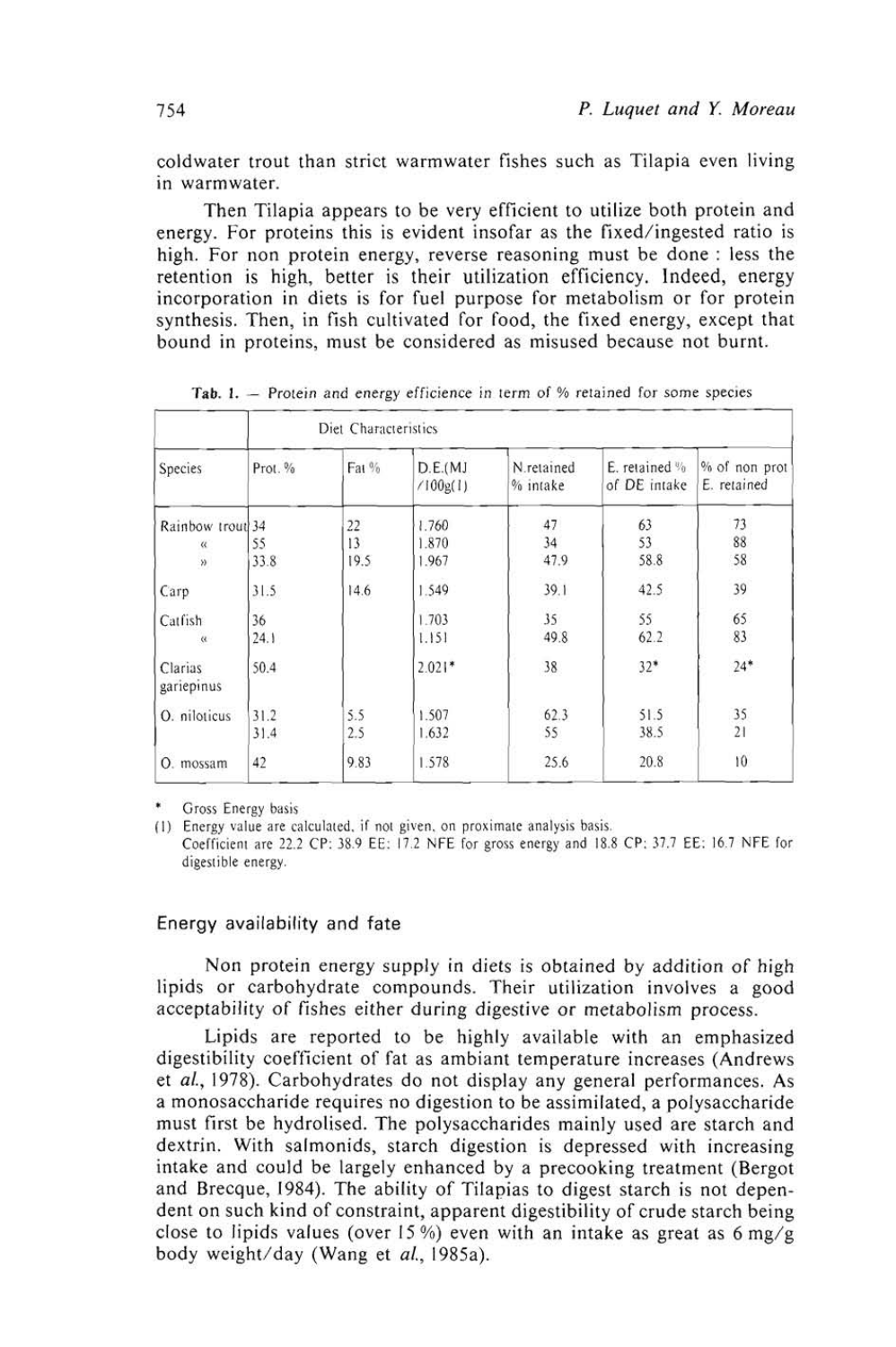# 68 - Energy-protein management by some warmwater finfish 755

Energy efficiency of different digested carbohydrates must be comparable. Their utilization by *O. niloticus* is relatively homogeneous except for glucose which efficient use could be handicapped by a too fast assimilation (Anderson et al., 1984). Recalculated non-protein energy retention is about the same ranging from 17 to 23 % for starch, dextrin, sucrose and glucose incorporated to diet at a rather high level, 40 %. Taking pelleting process into account, lipids could be added in diet. Rates over 15 % are well used (Takeushi et al., 1978a), but unsaturated fatty acids composition must be regarded with care. Excess amount of n-3 has adverse effect on growth and lipid metabolism (Takeushi et al., 1983; Robinson and Wilson, 1985). Once essential fatty acid needs are content, saturated fatty acids containing sources prevail as they dont show unfavourable propensity (Takeuchi et al., 1978a; Cho et al., 1985).

# CONCLUSION

Warmwater fishes may use better provided protein. This is not only due to a better protein retention capacity but also to a better utilization of furnished non-protein energy. Being less retained, the protein sparing objective of this energy is more fulfilled. Better polysaccharides digestibility should play one of the leading parts of non-protein energy utilization, but the metabolic fate of nutrients has to be considered as fishes have to manage an « unconventionally » large amount of energy metabolites compared to traditionnal coldwater species.

- **Anderson J., A.J. Jackson, A.J. Matty and B.S. Capper, 1984.** Effects of dietary carbohydrate and fibre on the tilapia Oreochromis niloticus (Linn.). Aquaculture, 37 : 303 - 314.
- **Andrews J.W., M.W. Murray and J.M. Davis,** 1978. The influence of dietary fat levels and environmental temperature on digestible energy and absorbability of animal fat in catfish diets. J. Nutr., 108 : 749 - 752.
- **Berger A.and J.E. Halver,** 1987. Effects of dietary protein, lipid and carbohydrate content on the growth, feed efficiency and carcass composition of striped bass, Morone Saxatilis (Walbaum), fingerlings. Aquaculture and Fisheries Management, 18 : 345 - 356.
- **Bergot** F. and J. Brecque, 1983. Digestibility of starch by rainbow trout : effects of the physical state of starch and of the intake level. Aquaculture, 34 : 203 - 202.
- Cho C.Y., **C.B.** Cowey and **T. Watanabe, 1985.** Finfish nutrition in Asia : methodological approaches to research and development. IDRC, Ottawa, 154 p..
- Cho C.Y. and S.J. **Kaushik, 1985.** Effects of protein intake on metabolizable and net energy values of fish diets. In: Nutrition and feeding in fish, C.B. Cowey, A.M. Mackie, J.G. Bell Eds., Academic Press, London, 95-117.
- **Garling D.L. Jr. and R.P. Wilson, 1976.** Optimum dietary protein to energy ratio for channel catfish fingerling, Ictalurus punctatus. J. Nutr., **106 :** 1368 - 1375.
- Henken A.M., J.B. Boon, B.C. Cattel and **H.W.J. Lobee, 1987.** Differences in growth rate and feed utilization between male and female african catfish, Clarias gariepinus (Burchell 1822). Aquaculture, 63 : 221 - 232.